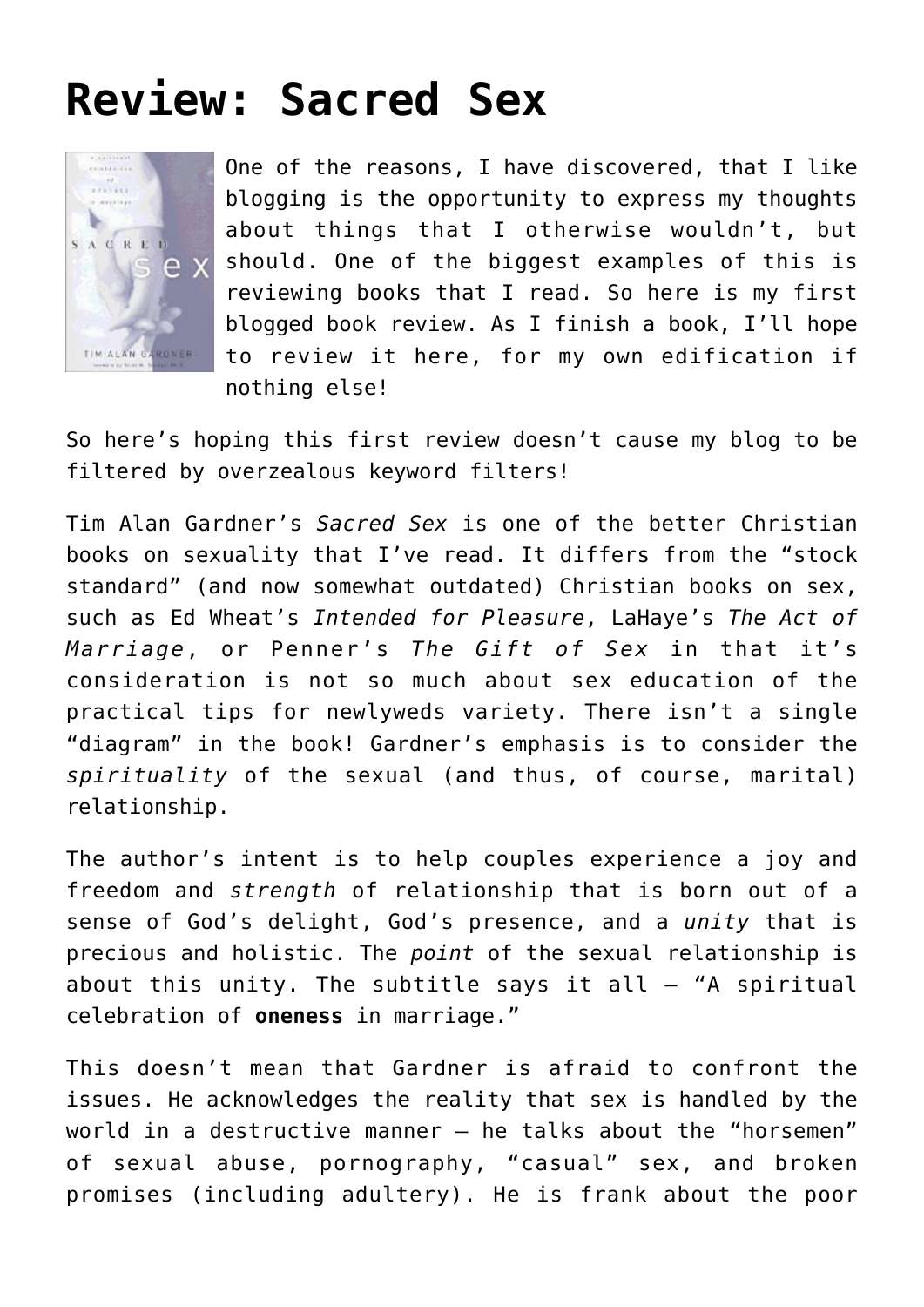state of the sex lives of many ordinary marriages – differing appetites, mishandled communications, and resigned indifferences.

He is, as they say, "frank but not crass," occasionally blunt, but never titillating. In short, he handles the subject well. I can see why those who have worked with people who have struggled with pornography or other sexual addictions have said that this is one of the few books on sex that they would recommend to people in such a situation.

A premise of the book is the inherent interplay of marriage covenant, sexual relationship, and intimacy and oneness. A definitive quote comes from page 196 of the book:

*Since marriage has always been defined by God as two becoming one, the sexual union of a wife and husband is the perfect, God-intended oath sign that a marriage has been established. We speak an oath with our vows; we seal that oath with our bodies. Together, our words and our action form a covenant. And once again we see why God so forcefully opposes sex outside of marriage. It's not because He is a kill-joy Creator who goes out of His way to steal our fun, but rather because He created sexual intimacy to be so much more than self-pleasure. Sex is not only part of the covenant of marriage, but it functions in the creation of the covenant. Sex is the divine seal.*

*Moreover, sexual intercourse reestablishes the covenant each time it is celebrated…*

*This covenant theology of marriage and sex ties together everything we've been discussing: the holiness of sex, the mystery of sexual oneness, and the worship that happens when we acknowledge God's presence during our intimate celebration. All these aspects of sacred sex are protected by this elected relationship of obligation. The marriage covenant is what drives us towards each other in times of joy and in times of sadness. It's what causes us to ache to be with each other when we're apart… Each time we enter into the*